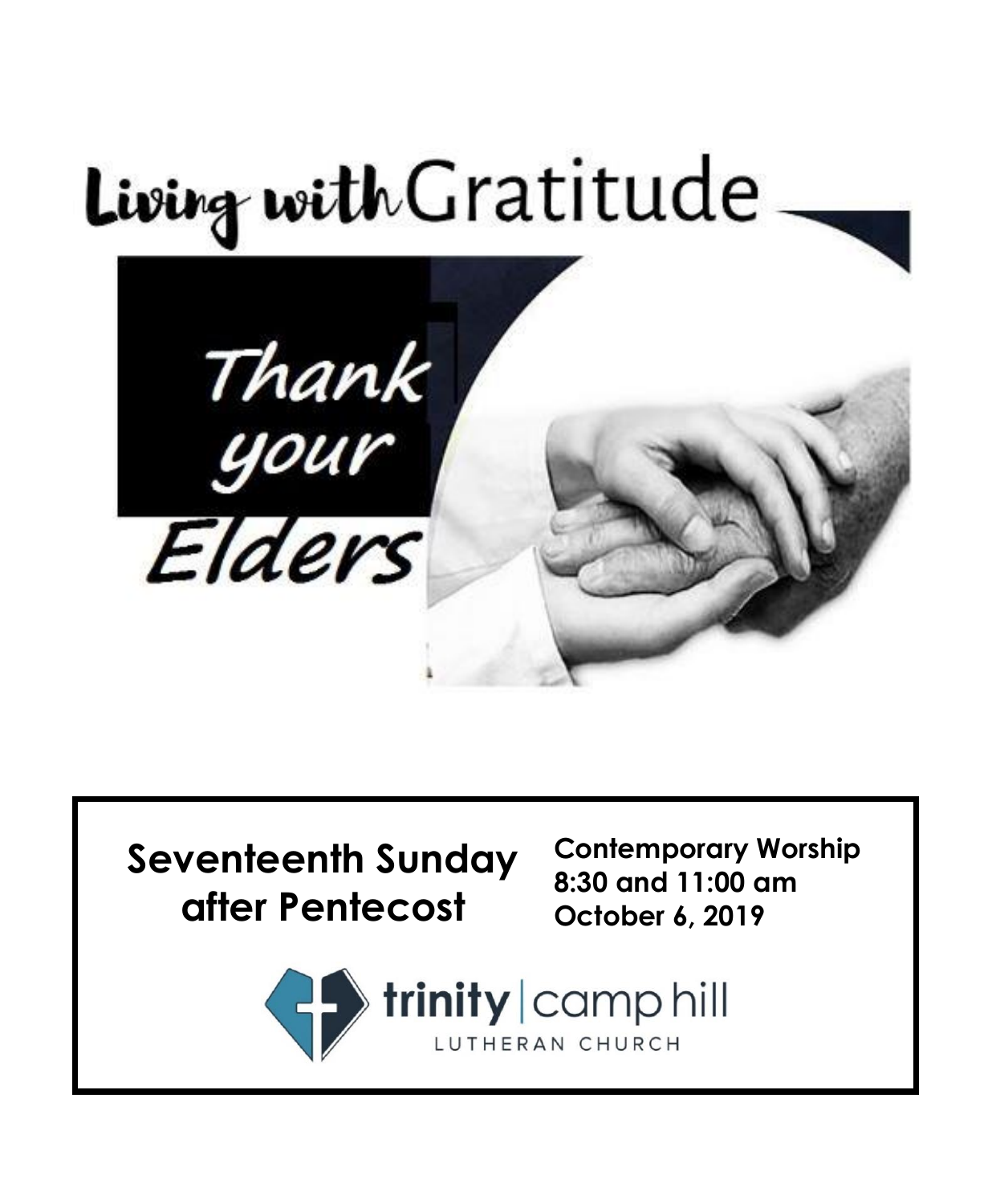

*Welcome to Trinity Lutheran Church! Please sign the red Worship Witness booklet to record your attendance with us this day. Then pass the booklet to the worshipers beside you in your row. If you are a guest, name tags are available for you to wear---we would be delighted to greet you by name. Hearing assistance devices are available at the Gathering Space desk.*

### **about today's service**

A little faith goes a long way is our Lord's point in the gospel. A mustard seed's-worth has miraculous potential. The patience, tenacity, and endurance required for the life of faith are the blessings received in water and the word (holy baptism), bread and wine (holy communion), the word read and proclaimed in this assembly. Anticipate them. Receive them with thanksgiving.

**P: Pastor L: Lector C: Congregation**

### + **Gathering** +

*We gather together to praise God and receive God's love.*

### **Song: "We Praise You Jesus"**

### *Chorus (2X)*

We praise You, Jesus, We praise, You Lord. We sing songs of freedom. We dance with joy.

### **Verse**

You've taken our weeping And turned it into dancing; Taken our heaviness away. Far away.

### *Chorus*

### *Verse (2X)*

By Kenny West & Lindsey West; © 1991 Integrity's Hosanna! Music/ASCAP. CCLI License #1283514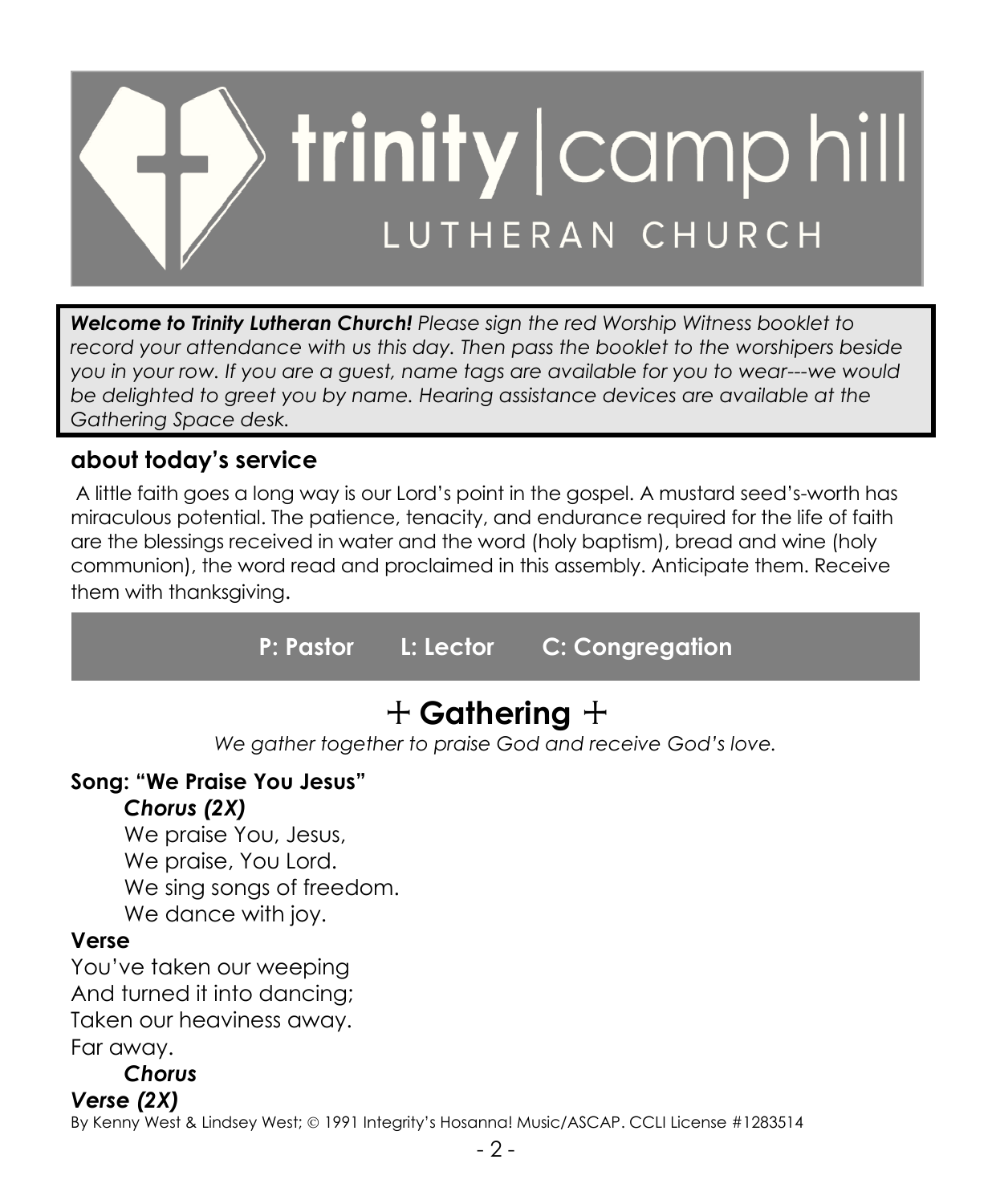### **Song: "Blessed Be Your Name"**

### *Verse 1*

Blessed be Your name in the land that is plentiful,

Where Your streams of abundance flow, blessed be Your name.

### *Verse 2*

Blessed be Your name when I'm found in the desert place,

Though I walk through the wilderness, blessed be Your name.

### *Bridge 1*

Ev'ry blessing You pour out I'll turn back to praise When the darkness closes in, Lord, still I will say,

### *Chorus*

"Blessed be the name of the Lord, blessed be Your name.

Blessed be the name of the Lord, blessed be Your glorious name."

### *Verse 3*

Blessed be Your name when the sun's shining down on me,

When the world's "all as it should be." Blessed be Your name.

### *Verse 4*

Blessed be Your name on the road marked with suffering,

Though there's pain in the offering, blessed be Your name.

### *Bridge 1*

### *Chorus (2X)*

### *Bridge 2*

You give and take away, You give and take away,

My heart will choose to say, "Lord, blessed be Your name."

You give and take away, You give and take away,

My heart will choose to say, "Blessed be Your glorious name."

### *Bridge 1*

### *Chorus (3X)*

**Tag:** "Your glorious name."

Words & music by Matt Redman and Beth Redman © 2002 Thankyou Music. CCLI License #1283514

Welcome

(Stand)

### **Song: "Make Me a Servant" (2X)**

Make me a servant, humble and meek.

Lord, let me lift up those who are weak.

And may the prayer of my heart always be:

Make me a servant, make me a servant,

Make me a servant today.

Text and tune: Kelly Willard © 1982 Willing Heart Music (admin. Maranatha! Music c/o The Copyright Company) and Maranatha! Music (admin. The Copyright Company).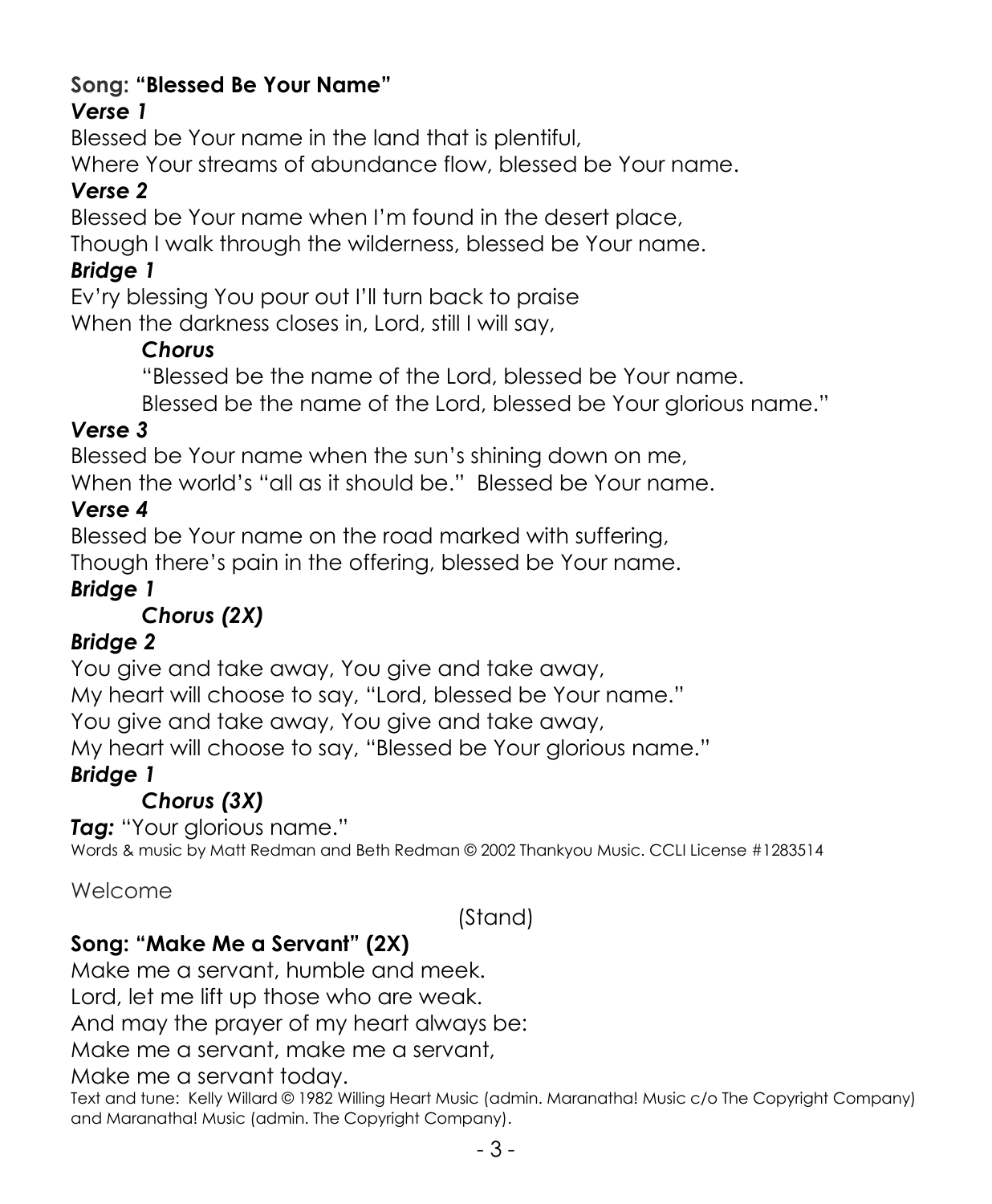Confession and Forgiveness

- P: Blessed be the holy Trinity,  $\pm$  one God, the strength of our ancestors, the host of this meal, the builder of the city that is to come.
- **C: Amen.**
- P: If we have died with Christ, we will also live with Christ. Let us confess our sin to the one who is faithful.

*Silence is kept for reflection.*

- P: God our helper,
- **C: we confess the many ways we have failed to live as your disciples. We have not finished what we began. We have feasted with friends but ignored strangers. We have been captivated by our possessions. Lift our burdens, gracious God. Refresh our hearts and forgive our sin. Raise us to the new life you have chosen for us in Jesus Christ, our Savior and Lord. Amen.**
- P: There is rejoicing in heaven when sinners repent. Put your trust in these promises: God will never leave you or forsake you. You who were lost have been found. For the sake of  $\pm$  Jesus Christ, your sins are forgiven. Rejoice with the angels at this good news.
- **C: Amen.**

Greeting

- P: The grace of our Lord Jesus Christ, the love of God, and the communion of the Holy Spirit be with you all.
- **C: And also with you.**

Prayer of the Day

- P: Let us pray. Benevolent, merciful God: When we are empty, fill us. When we are weak in faith, strengthen us. When we are cold in love, warm us, that with fervor we may love our neighbors and serve them for the sake of your Son, Jesus Christ, our Savior and Lord.
- **C: Amen.**

### (Sit) + **Word** +

*We listen to the story of God's mighty acts for the sake of God's people.*

Reading: 2 Timothy 1:1-14

*This message written from Paul to Timothy is a personal message of encouragement. In the face of hardship and persecution, Timothy is reminded that his faith is a gift of God. He is encouraged to exercise that faith with the help of the Holy Spirit.*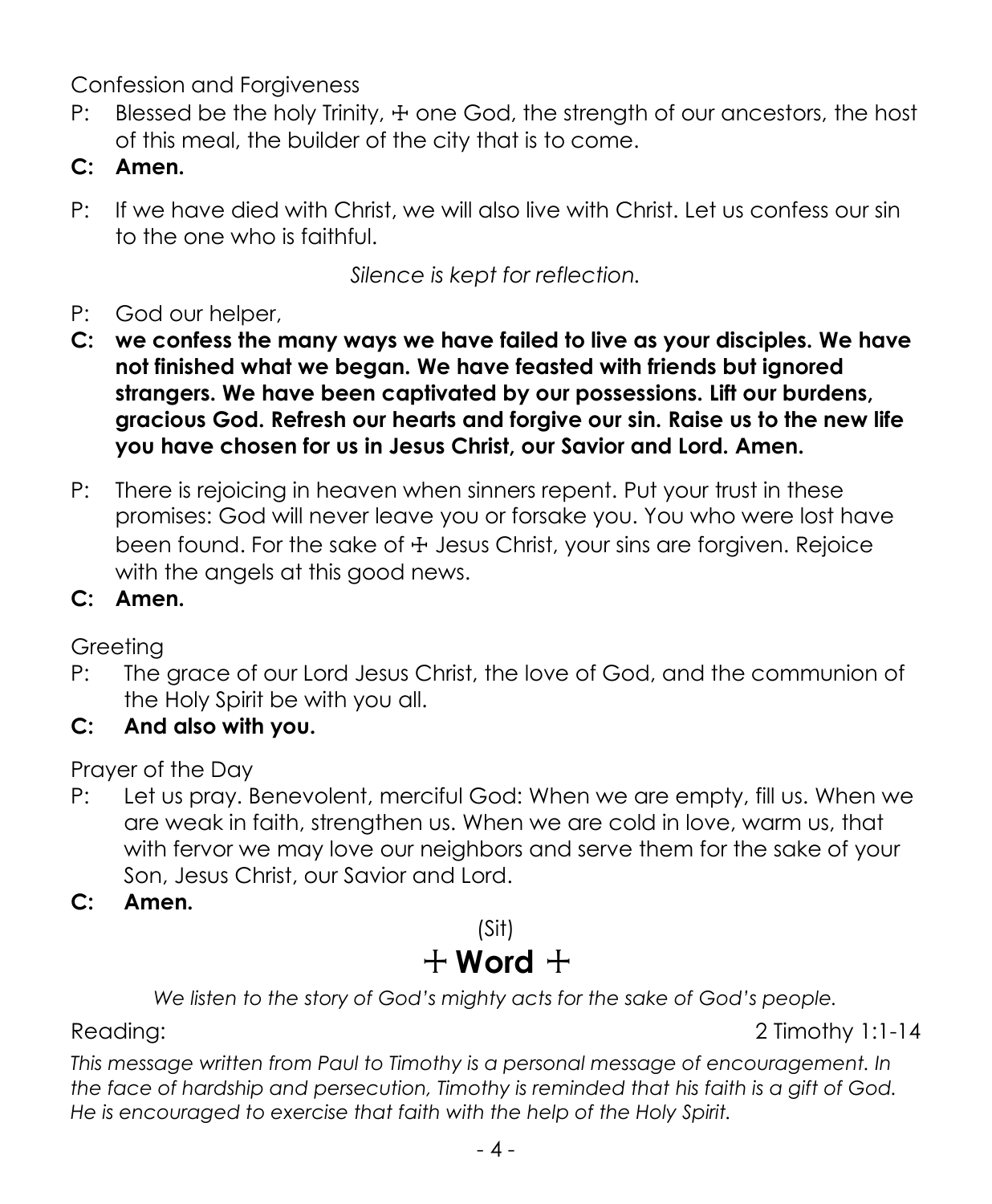<sup>1</sup>Paul, an apostle of Christ Jesus by the will of God, for the sake of the promise of life that is in Christ Jesus, <sup>2</sup>To Timothy, my beloved child: Grace, mercy, and peace from God the Father and Christ Jesus our Lord. <sup>3</sup> I am grateful to God—whom I worship with a clear conscience, as my ancestors did—when I remember you constantly in my prayers night and day. <sup>4</sup>Recalling your tears, I long to see you so that I may be filled with joy. 5 I am reminded of your sincere faith, a faith that lived first in your grandmother Lois and your mother Eunice and now, I am sure, lives in you. <sup>6</sup>For this reason I remind you to rekindle the gift of God that is within you through the laying on of my hands; <sup>7</sup> for God did not give us a spirit of cowardice, but rather a spirit of power and of love and of self-discipline.8Do not be ashamed, then, of the testimony about our Lord or of me his prisoner, but join with me in suffering for the gospel, relying on the power of God, <sup>9</sup>who saved us and called us with a holy calling, not according to our works but according to his own purpose and grace. This grace was given to us in Christ Jesus before the ages began, <sup>10</sup>but it has now been revealed through the appearing of our Savior Christ Jesus, who abolished death and brought life and immortality to light through the gospel. <sup>11</sup>For this gospel I was appointed a herald and an apostle and a teacher, <sup>12</sup>and for this reason I suffer as I do. But I am not ashamed, for I know the one in whom I have put my trust, and I am sure that he is able to guard until that day what I have entrusted to him. <sup>13</sup>Hold to the standard of sound teaching that you have heard from me, in the faith and love that are in Christ Jesus. <sup>14</sup>Guard the good treasure entrusted to you, with the help of the Holy Spirit living in us.

- L: The word of the Lord.
- **C: Thanks be to God.**

(Stand)

### Gospel Acclamation: **"Thy Word"**

### *Chorus*

Thy word is a lamp unto my feet and a light unto my path.

Thy word is a lamp unto my feet and a light unto my path.

Grant, Amy / Smith, Michael W© 1984 Meadowgreen Music (ASCAP) (a div. of EMI Christian Music Publishing) / Bug And Bear Music (ASCAP) Exc. Admin. by LCS Music Group, Inc. (6301 N. O'Conner Blvd., Irving, TX 75039) CCLI License #1283514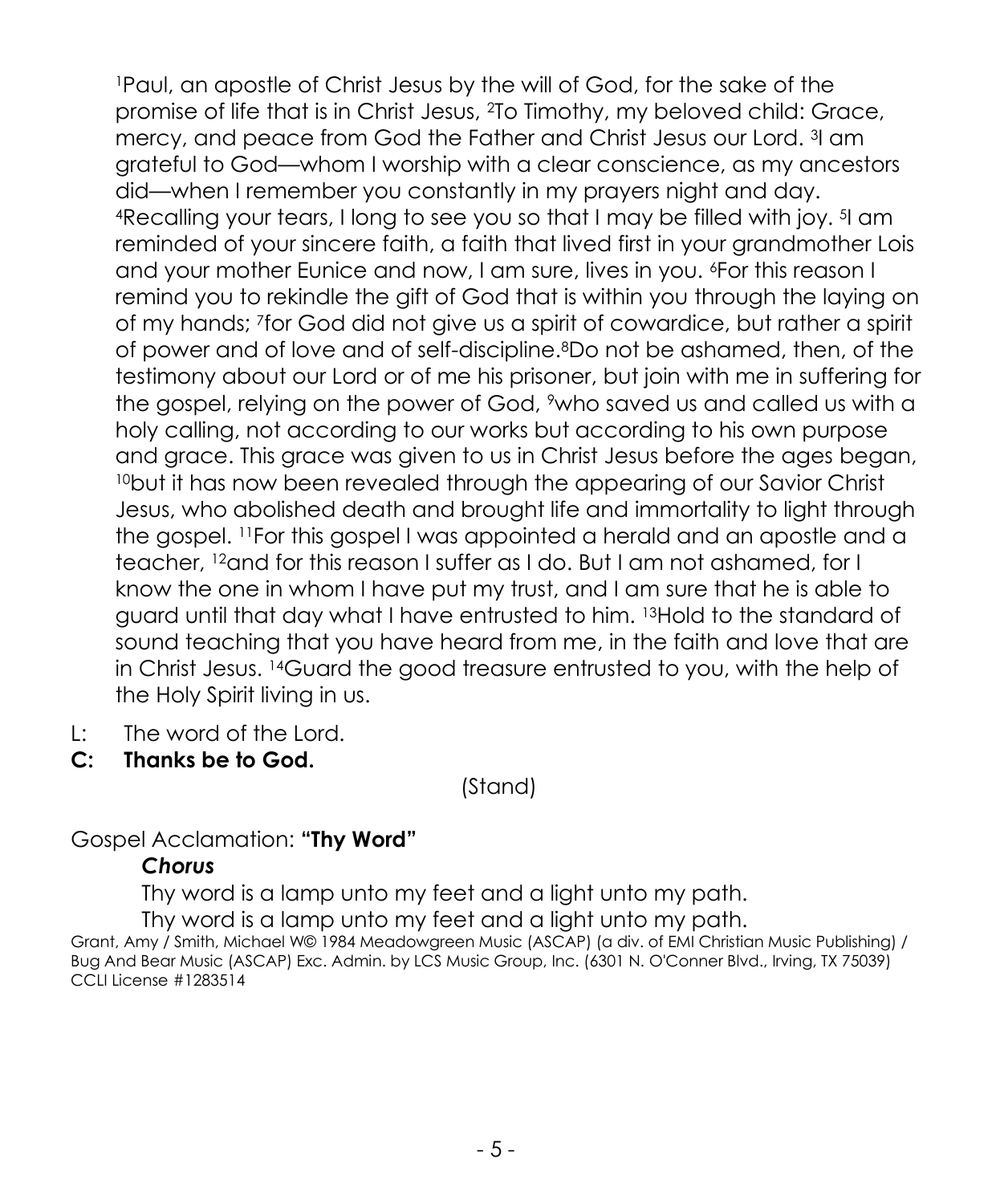### Gospel Reading Luke 17:5-10

*On the way to Jerusalem, Jesus instructs his followers about the power of faith and the duties of discipleship. He calls his disciples to adopt the attitude of servants whose actions are responses to their identity rather than works seeking reward.*

<sup>5</sup>The apostles said to the Lord, "Increase our faith!" <sup>6</sup>The Lord replied, "If you had faith the size of a mustard seed, you could say to this mulberry tree, 'Be uprooted and planted in the sea,' and it would obey you. <sup>7</sup>"Who among you would say to your slave who has just come in from plowing or tending sheep in the field, 'Come here at once and take your place at the table'? <sup>8</sup>Would you not rather say to him, 'Prepare supper for me, put on your apron and serve me while I eat and drink; later you may eat and drink'? <sup>9</sup>Do you thank the slave for doing what was commanded? <sup>10</sup>So you also, when you have done all that you were ordered to do, say, 'We are worthless slaves; we have done only what we ought to have done!' "

- P: The gospel of the Lord.
- **C: Praise to you, O Christ.**

(Sit)

Sermon: "Living with Gratitude: Thank Your Elders" Pastor Liz Frey

Children's Message **Pastor Jack Horner** Pastor Jack Horner

(Stand)

### **Song "We Are Your Children"**

### *Verse*

We are your children, and we need Your love. You are our Father, and You come down from heaven up above, To pour out mercy, to pour out love.

### *Chorus*

With all of our weaknesses, with all of our failures, With all of the things, that we're ashamed of, we come to You.

### *Verse*

### *Chorus (2X)*

### *Instrumental*

#### *Chorus*

Michael Hansen ©1997 Mercy/Vineyard Publishing. All Rights Reserved. International Copyright Secured. CCLI License #1283514.

- 6 -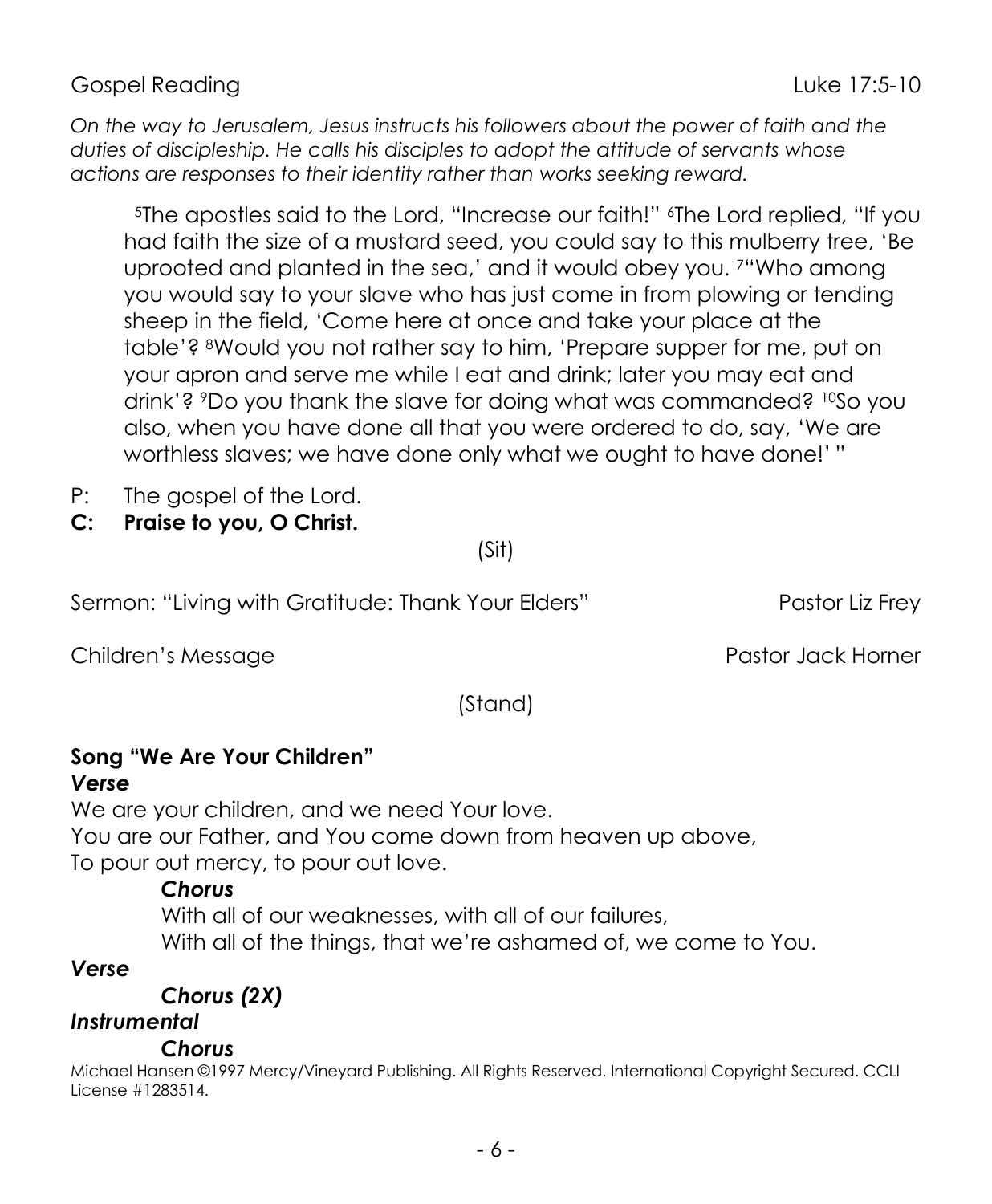Apostles' Creed

**I believe in God, the Father almighty, creator of heaven and earth.**

**I believe in Jesus Christ, God's only Son, our Lord, who was conceived by the Holy Spirit, born of the virgin Mary, suffered under Pontius Pilate, was crucified, died, and was buried; he descended to the dead. On the third day he rose again; he ascended into heaven, he is seated at the right hand of the Father, and he will come to judge the living and the dead.**

**I believe in the Holy Spirit, the holy catholic church, the communion of saints, the forgiveness of sins, the** + **resurrection of the body, and the life everlasting. Amen.**

Prayers of Intercession

*Following each petition are the words*: "Lord, in your mercy," *Please respond with:* **"hear our prayer"**

### + **Meal** +

*When we celebrate communion we remember that Jesus died for us and we experience God's love and forgiveness. As we eat the bread and wine Christ is present with us.*

Sharing of the Peace

P: The peace of the Lord be with you always.

### **C: And also with you.**

Announcements

(Sit)

Offering:

Optional giving methods: Use the Give+ app on your mobile device • Use the Giving Station in the Gathering Space • Text an amount to 717-963-2281 (be sure to use a "\$") • Use the "DONATE" button on our website and e-blasts.

#### **Song: Sweetly Broken** *Verse 1*

To the cross I look, And to the cross I cling. Of its suffering I do drink, Of its work I do sing. On it my Savior, Both bruised and crushed, Showed that God is Love, And God is just.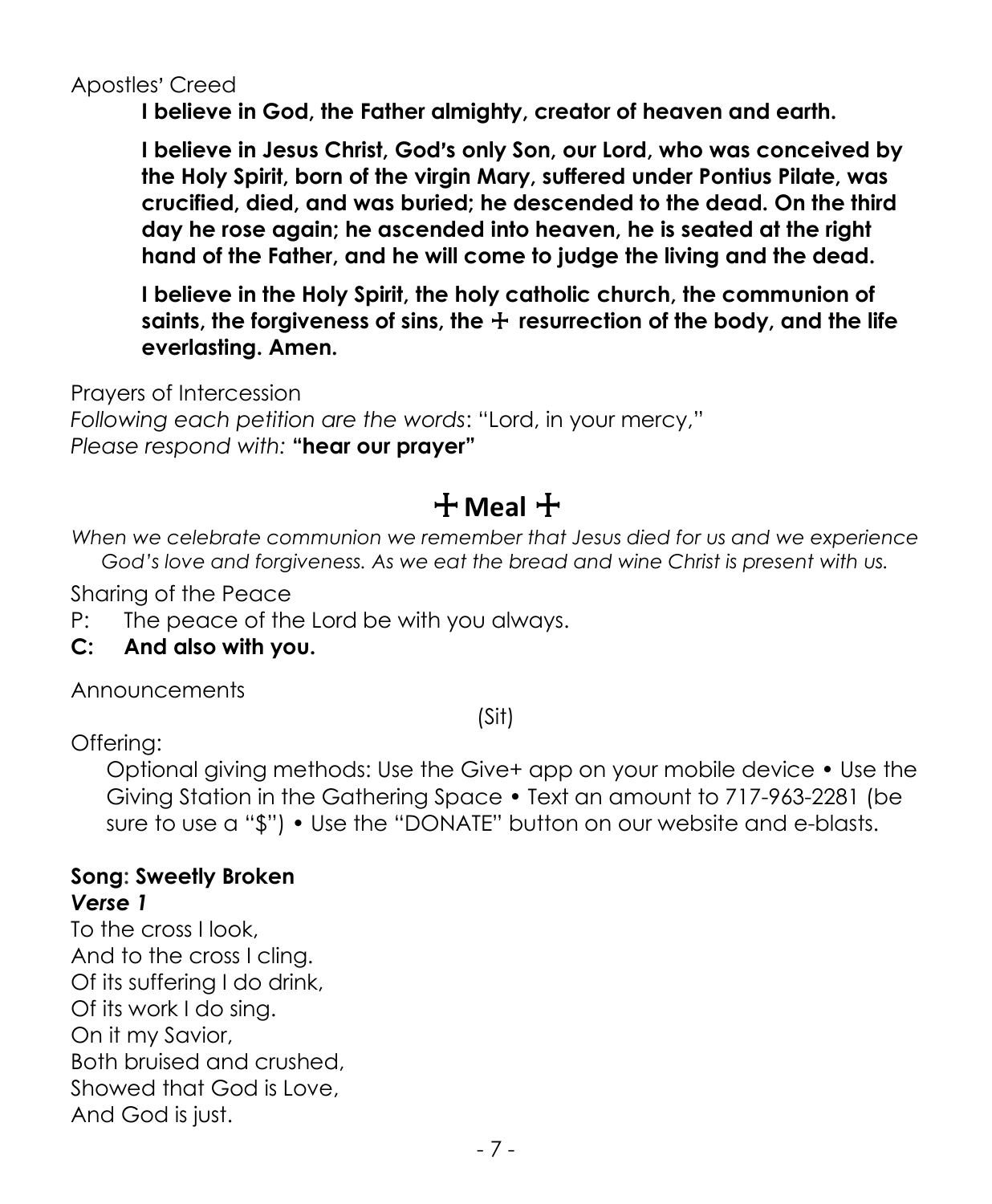### *Chorus*

At the cross You beckon me, You draw me gently to my knees and I am Lost for words, so lost in love, I'm sweetly broken, wholly surrendered.

### *Verse 2*

What a priceless gift, Undeserved life, Have I been given, Through Christ crucified. You call me out of death, You call me into life, And I was under Your wrath, Now through the cross I'm reconciled.

### *Chorus (2X)*

### *Bridge*

In awe of the cross I must confess, How wondrous Your redeeming love, And how great is Your faithfulness.

### *Chorus (2X)*

### *Tag*

Yeah, broken for you, I'm broken for You. Yeah, broken for you, I'm broken for You. Sweetly broken. By Jeremy Riddle © 2005 Mercy/Vineyard Publishing ccli# 1283514.

### **Song: "Give Thanks"**

### *Chorus (2x)*

Give thanks with a grateful heart, give thanks to the Holy one; Give thanks because He's given Jesus Christ, his Son.

### *Verse (2x)*

And now, let the weak say I am strong; Let the poor say I am rich, Because of what the Lord has done for us.

### **Ending**

Give thanks, give thanks. Words by H. Smith 1978 Integrity's Hosanna! Music, UBP CCLI License #1283514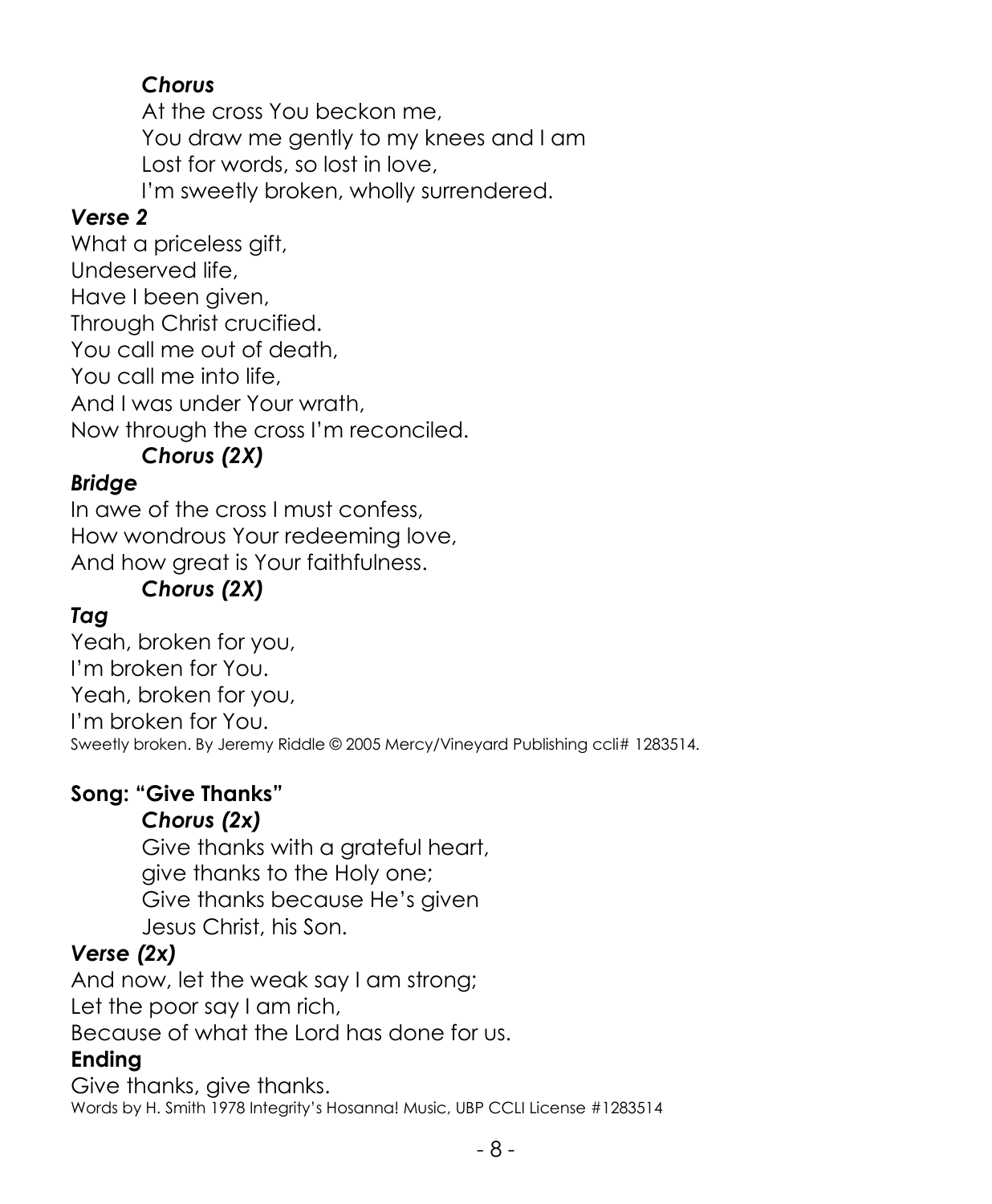### (Stand)

Offering Prayer

- P: Let us pray. God our provider,
- **C: we bring nothing into this world and we can take nothing out of it. Accept the gifts you have first given us, which we bring to your table, and with them the offering of our lives. Nourish us now with the life that really is life, revealed to us in Jesus Christ, our Savior and Lord.**

Great Thanksgiving

- P: Christ is here.
- **C: The Spirit is with us.**
- P: With joy, we lift up our hearts.
- **C: And give thanks to the Lord of Life.**

Eucharistic Prayer

- P: Exhilarating God …
- P: Great is the mystery of faith.
- **C: Christ has died; Christ is risen; Christ will come again.**
- P: Generous God …

… until we see you face to face, and your justice shines throughout the earth, and all people rise to enjoy your glory, ever one God, Father, Son, and Holy Spirit

**C: Amen.**

Lord's Prayer

**Our Father in heaven, hallowed be your name, your kingdom come, your will be done, on earth as in heaven. Give us today our daily bread. Forgive us our sins as we forgive those who sin against us. Save us from the time of trial and deliver us from evil. For the kingdom, the power, and the glory are yours, now and forever. Amen.**

Invitation to Communion

- P: Jesus welcomes sinners and eats with them. Come, take your place at the feast.
- **C: Thanks be to God.**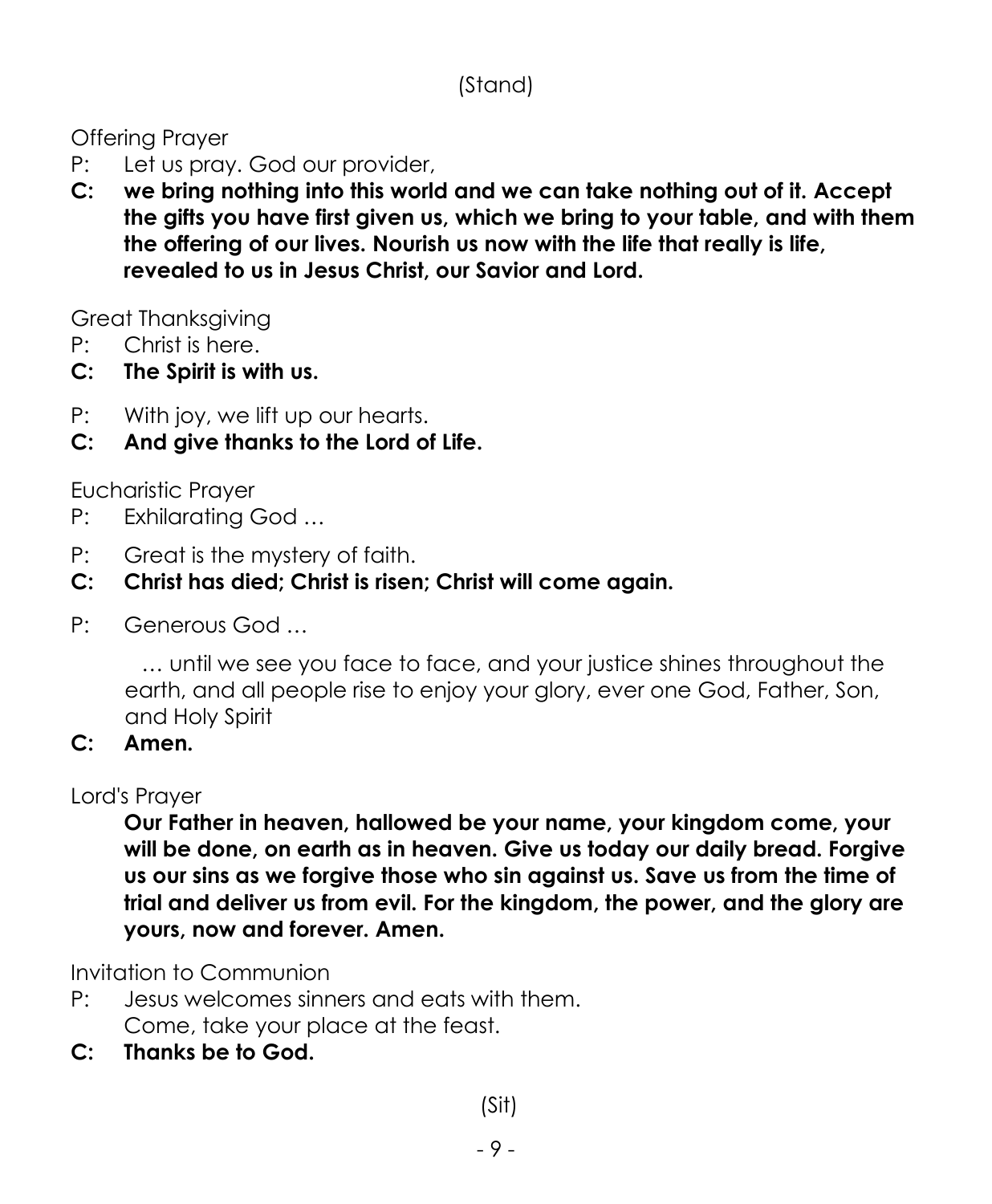### Sharing our Lord's Supper

*All Christians are welcome to celebrate the real presence of Jesus Christ in our Lord's Supper. Please come forward by the middle aisle, receive the bread, dip it into the wine, and return by the side aisles. Communion may be received in bread only, if desired. Noncommuning children and adults are invited to come forward for a blessing. As a gesture of hospitality we use dealcoholized wine (less than .5% alcohol). In addition, we offer glutenfree wafers available upon request--please ask the pastor at the time of communion.*

(Stand)

Post Communion Blessing

- P: The body and blood of our Lord Jesus Christ strengthen you and keep you in his grace.
- **C: Amen.**
- P: Let us pray. God of blessing, at this table we have seen you face to face, and in the gift of Christ's body and blood, our hearts have been refreshed. Send us now to shine with your goodness and bear witness to the one we have received: Jesus Christ, our Savior and Lord.
- **C: Amen.**

### + **Sending** +

*We have heard the Word of God, offered our gifts, and been fed at the table. Now we are sent out, strengthened by the Holy Spirit to be God's people in the world.* 

### Blessing

- P: Guard the good treasure entrusted to you, with the help of the Holy Spirit living in us. Almighty God + bless you with grace, mercy, and peace, now and forever.
- **C: Amen.**

### **Song "Firm Foundation"**

### *Chorus (2X)*

Jesus, You're my firm foundation, I know I can stand secure. Jesus, You're my firm foundation, I put my hope in Your holy Word, I put my hope in Your holy Word.

### *Verse 1*

I have a living hope (I have a living hope), I have a future (I have a future), God has a plan for me (God has a plan for me), of this I'm sure, of this I'm sure.

### *Chorus*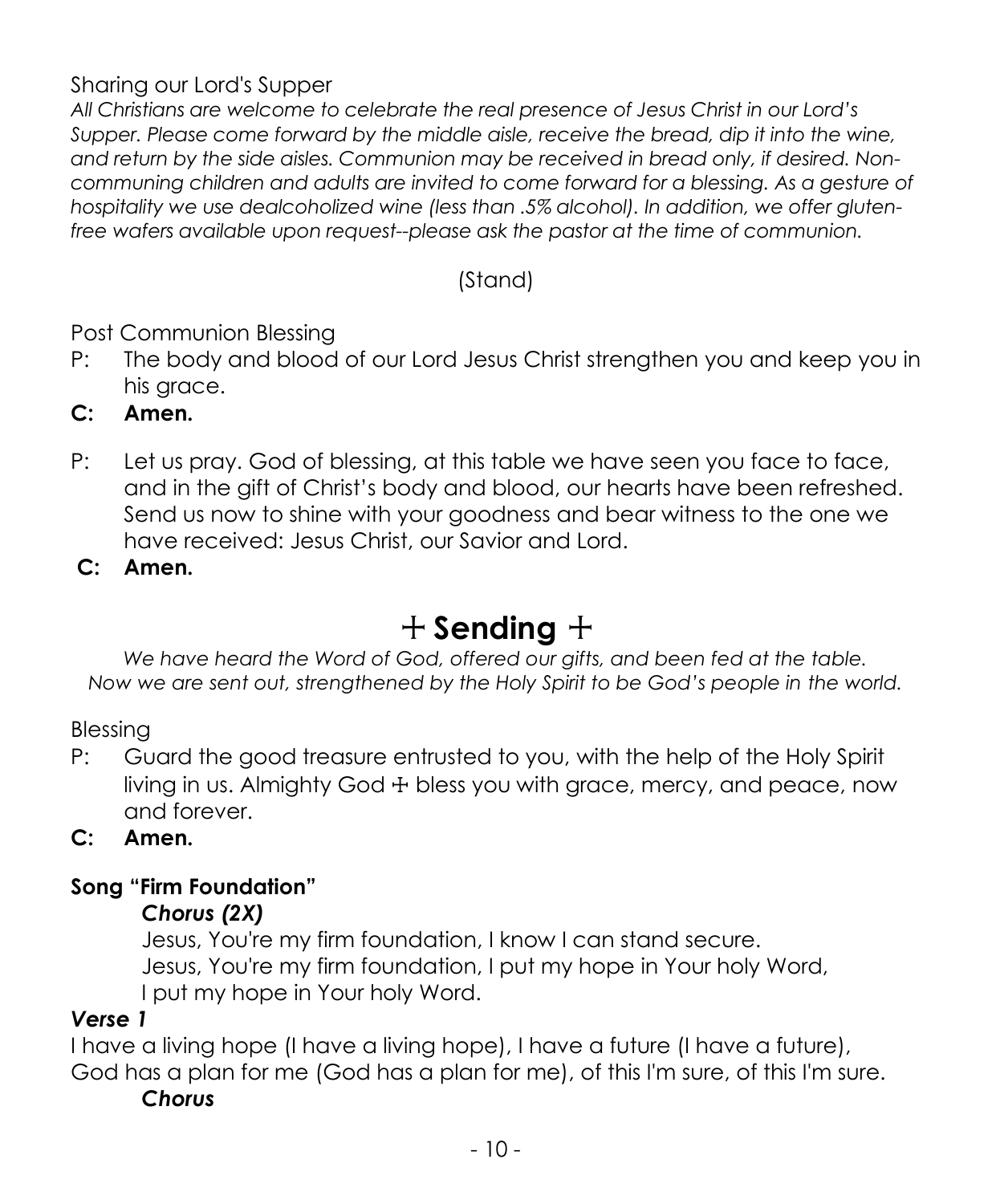### *Verse 2*

Your Word is faithful (Your word is faithful),

Mighty with power (Mighty with power),

God will deliver me (God will deliver me), of this I'm sure, of this I'm sure.

### *Chorus (2X)*

Gordon, Nancy / Harvill, Jamie© 1994 Integrity's Hosanna! Music (ASCAP) / Integrity's Praise! Music (BMI) (c/o Integrity Music CCLI License #1283514.

### Dismissal

P: Go in peace. Christ is sending you.

### **C: Thanks be to God.**

Portions of the liturgy were reprinted by permission of Westminster John Knox Press from *Feasting on the Word Worship Companion*. Copyright 2013.

Portions of the service are reprinted from: *Evangelical Lutheran Worship*, Copyright © 2006 Augsburg Fortress. *Sundays & Seasons*, Copyright © 2019 Augsburg Fortress. Used by permission of Augsburg Fortress License # 23686.

> Join us next week… as we continue in our sermon series celebrating God's goodness and our response + + + Pastor John Brock "Living with Gratitude: Receiving Mercy & Giving Praise"

### FaithX

### **worship notes**

**Attendance at our worship services** last week was 696. Copies of last week's sermons are available on the tables in Fellowship Hall, in the narthex, the tract rack in the Gathering Space, and on our website [www.trinitycamphill.org.](http://www.trinitycamphill.org/)

**The flowers in the Nave and Fellowship Hall**, the communion elements for all services, and the sanctuary lamp candle, the symbol of God's abiding presence, are presented to the glory of God and in loving memory of our parents, Harold & Mary Mowery and Harold "Whitey" & Averil Shearer by Phyllis Mowery; the wedding anniversary of Dr. & Mrs. James F. Enterline by their daughter Joan C. Enterline; her parents, John D. & Eleanor S. Mashburn and brother Jack Mashburn by Anne Greenlund; their son John Joseph Brady III by parents, Ruth and John Brady and sisters, Joan, Elizabeth, Miranda; George A. Wenrich by wife, Patricia, children and grandchildren.